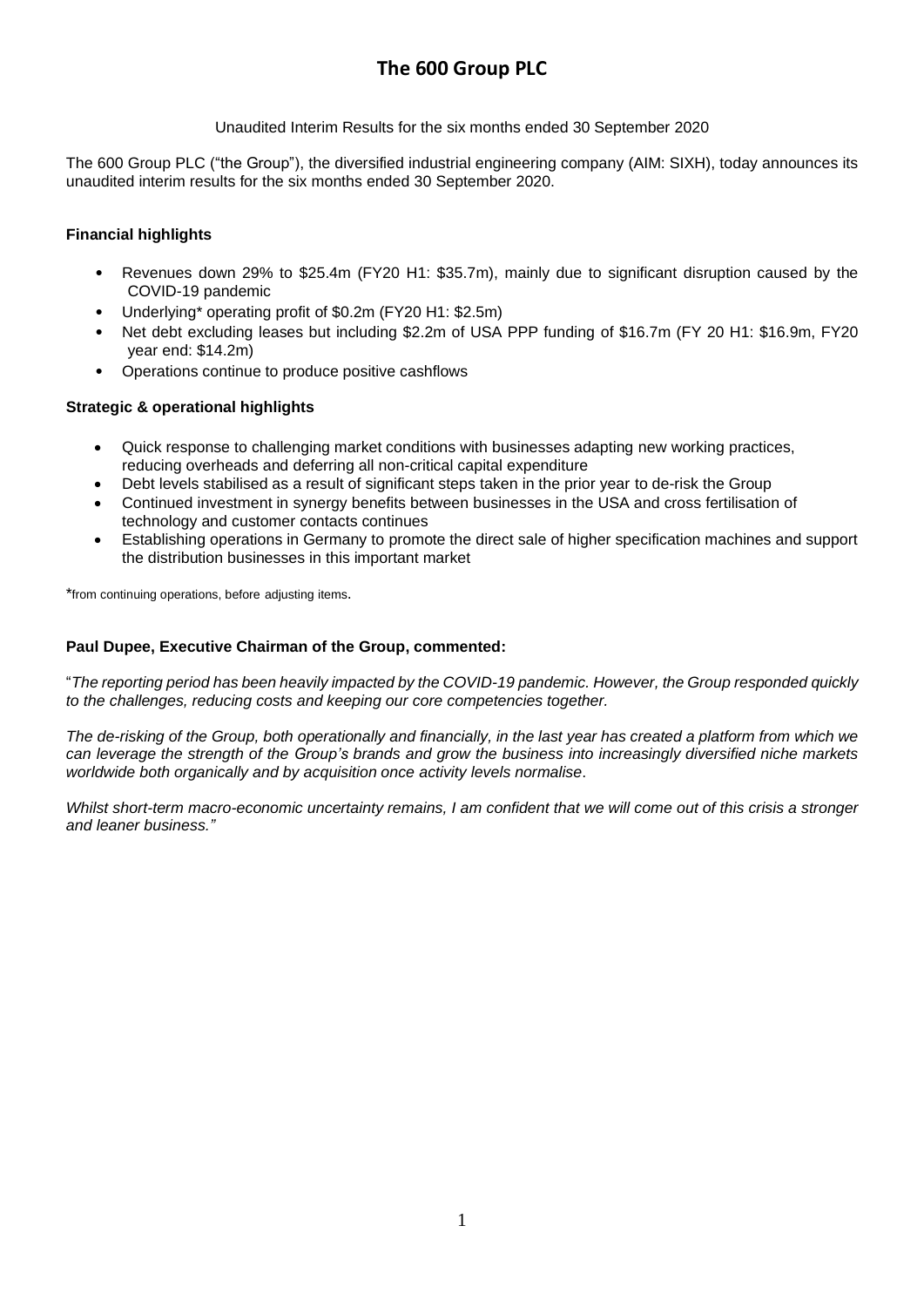| <b>Enquiries:</b><br>The 600 Group PLC<br>Paul Dupee, Executive Chairman | Tel: 01924 415000  |
|--------------------------------------------------------------------------|--------------------|
| <b>Instinctif Partners</b><br>Mark Garraway<br>Rosie Driscoll            | Tel: 0207 457 2020 |
| <b>Spark Advisory Partners Limited (NOMAD)</b><br>Matt Davis             | Tel: 020 3368 3553 |
| <b>WH Ireland (Broker)</b><br><b>Harry Ansell</b>                        | Tel: 020 7220 1666 |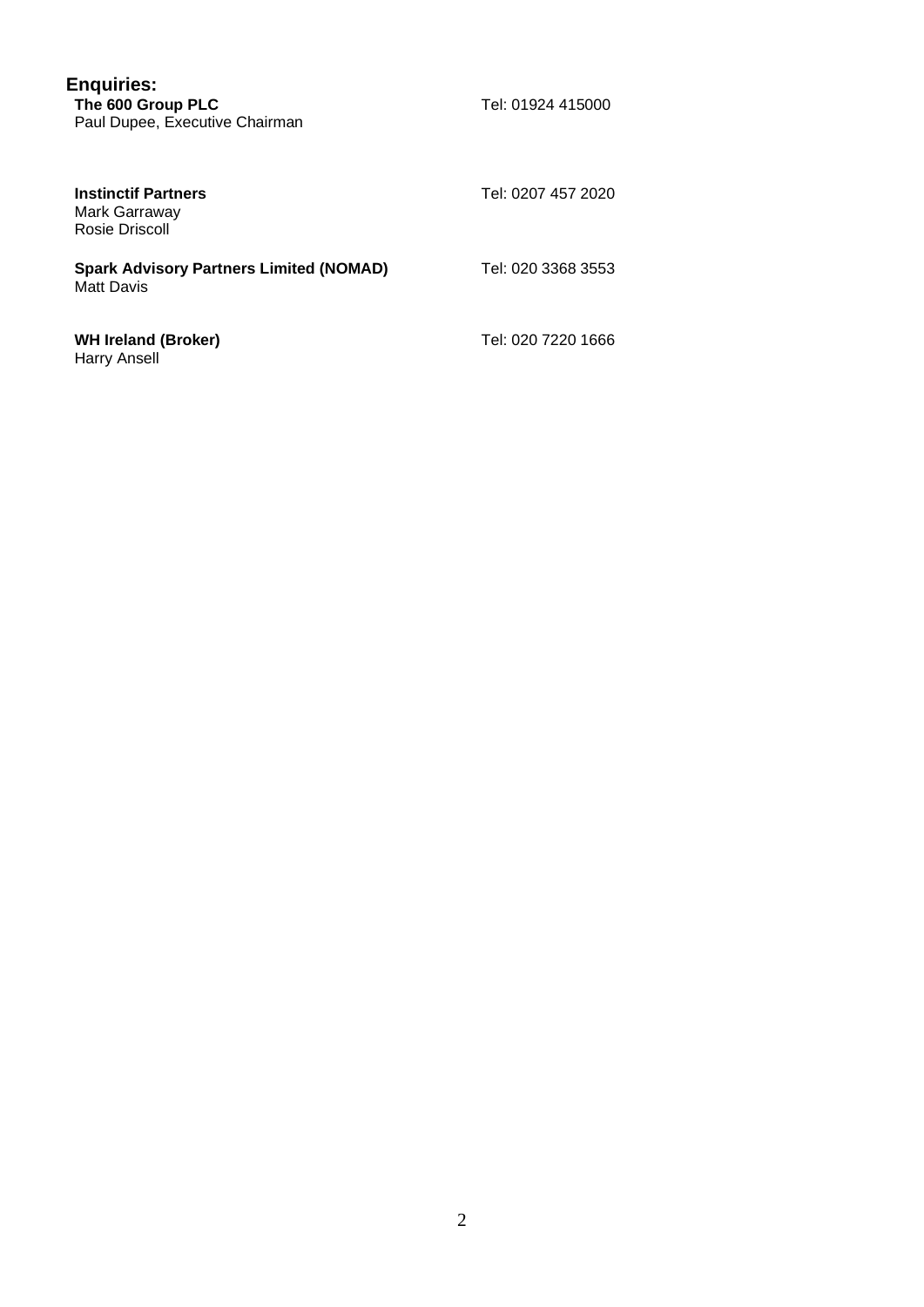### **The 600 Group Plc**

### **Executive Chairman's Statement for the six months ended 30 September 2020**

### **Overview**

The six month period ended 30 September 2020 bore the brunt of the impact from the COVID-19 pandemic with the Group trading at a loss in May and June as all facilities were affected by local and national shutdowns and the UK factory operation closed completely for the month of May.

Revenues and orders inevitably fell, but the Board and local management teams responded quickly, adopting short time and home working and furloughing some staff with others accepting temporary salary reductions. The Group took advantage of government stimulus packages including loans under the USA Government Paycheck Protection Program (PPP) and the UK Coronavirus Large Business Interruption Scheme (CLBILS). The UK and Australian businesses also received direct assistance to help maintain employment and this is shown as other income in the Consolidated Income Statement. Overheads were reduced and all non-critical capital expenditure deferred.

Debt levels have been stabilized as a result of significant de-risking of the Group in the prior year with the receipt of the pension surplus following the successful buy out of the scheme and the sale of the loss making Gamet bearings operation and associated freehold property. Debt during the six months to September 2020 remained in line with the \$14m of the March 2020 year end apart from the \$2.2m of USA PPP funds, which are currently shown in debt but under the terms of the funding, are expected to be largely forgiven following claim submissions to be filed in the next month. Debt was further reduced by \$1.6m following the period end, when in October the Brisbane freehold was sold as part of the restructuring of the Australian operations.

### **Results**

Revenue was down at \$25.4m (FY 20 H1: \$35.7m) with net underlying operating profit (excluding adjusting items) at \$0.2m (FY20 H1:\$2.5m).

After taking account of interest on bank borrowings, loan notes and lease liabilities, the underlying loss for the Group pre-tax before adjusting items was \$0.6m (FY20 H1: profit \$1.7m) and a loss of \$1.2m (FY 20 H1: profit \$1.5m) after adjusting items.

The total loss for the financial period on continuing activities was \$1.1m (FY 20 H1: profit \$1.1m), providing Basic earnings loss of 0.93 cents (equivalent to 0.74p loss) per share (FY 20 H1: 0.92 cents (equivalent to 0.72p). The underlying continuing earnings per share (excluding adjusting items) were loss 0.36c (equivalent to 0.29p loss) (FY 20 H1: 1.31c (equivalent to 1.03p).

Whilst these results are disappointing the Group has continued to trade at a positive cash position with adjusted EBITDA, after allowing for property rentals, at \$0.5m in the six months to September 2020 which compares to \$2.7m in the previous half year.

Given the current trading and continuing uncertainty no dividend is proposed.

### **Financial position**

Working capital levels reduced during the period with falls in inventory levels and receivables by \$1m. Trade and other payables, which include customer deposits, reduced by \$2.3m with suppliers paid down and supply lines adjusted to the reduced volumes.

All non essential capital expenditure was deferred due to the COVID-19 pandemic and only \$0.18m was expended against \$0.36m in the prior half year.

The three USA businesses took advantage of Government assistance under PPP legislation and in total \$2.2m was received in early May to assist with maintaining employment and meeting other operating costs. These loans may be forgiven as claims to be submitted in the next month show expenditure against specified costs and continuation of employment numbers. Any amounts not forgiven become a two year loan at 1% interest. The UK machine tools business received a \$1.5m loan under the Government CLBILS assistance in late August. This loan is a bullet repayment in three years time in September 2023 with interest at 1.92%.

Both Bank of America and HSBC have been very supportive during these difficult times and the annual reviews of the working capital facilities are currently in progress and are expected to be renewed in the normal course on the same terms. The Group remains covenant compliant.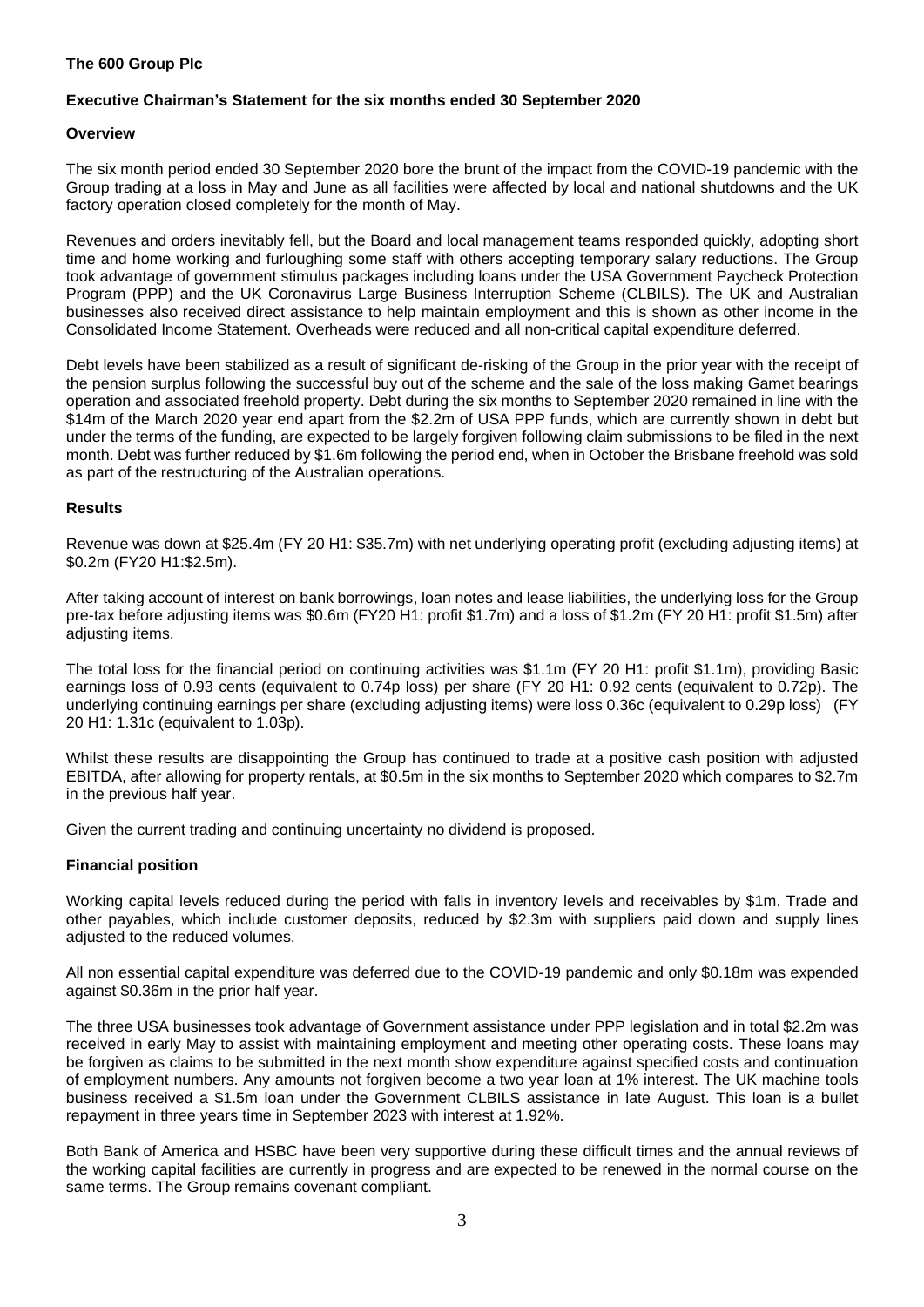Total debt, excluding leases, was \$16.7m at 30 September 2020 which includes the \$2.2m of PPP funding and an increase of \$0.4m on the retranslation of the sterling based loan notes, compared to \$16.9m at September 2019 and \$14.2m at the end of March 2020.

Debt levels reduced in late October 2020 by \$1.6m on receipt of the proceeds of the sale of the Brisbane freehold property as part of the restructuring of the Australian operation. The property has been shown as an asset held for sale in the statement of financial position at 30 September 2020.

### **Adjusting items**

Adjusting Items have been noted separately to provide a clearer picture of the Group's underlying trading performance and are set out in note 3. In the current period the initial costs of the Group restructuring announced in the Annual Report in November 2020 of \$0.2m and the amortisation of acquisition intangibles relating to the acquisition of CMS of \$0.2 have been recorded as adjusting items in operating expenses. The amortisation of the loan note discounting and costs of \$0.3m are shown as adjusting items within finance costs.

### **Operating activities**

### *Machine tools and precision engineered components*

Machine tool activity globally has been severely affected by the COVID-19 pandemic with overall volumes down over 31% compared to the same period last year. The UK business had seen significant improvement, before the COVID-19 pandemic struck, as a result of the restructuring of operation and re-launch as Colchester Machine Tool Solutions in the new European technology Centre in Elland. This allowed the business to continue trading satisfactorily through April 2020, but, with most customers closed as the National lockdown continued, the decision was taken to close the operation for the month of May. The business has since operated at a reduced level utilising Government assistance with some staff furloughed and others accepting temporary pay cuts or reduced working hours. Whilst order activity has seen an increase in October and November, short term macroeconomic uncertainty remains combined with potential supply disruption created by Brexit and port congestion.

An operation is being established in Germany to promote the direct sale of higher specification machines, support the distribution businesses and to reduce the impact of a no deal Brexit in this important market.

The USA business similarly suffered significant volume reductions but continued to operate on reduced staffing levels and has also seen an upturn in order activity in recent months.

The Australian business was not as significantly affected being only nearly 20% down but did operate on reduced staff levels and took advantage of Government assistance wherever possible. The restructuring of the operation continued during the period and the freehold premises in Brisbane was sold in late October with the continuing activity taking a smaller space in the existing facility on a rental basis.

The results of the division were as follows:

|                   | <b>FY21 H1</b> | <b>FY20 H1</b> |
|-------------------|----------------|----------------|
|                   | \$m            | \$m            |
| Revenues          | 15.55          | 22.62          |
| Operating profit* | 0.74           | 1.66           |
| Operating margin* | 4.8%           | 7.3%           |

\*from continuing operations, before adjusting items.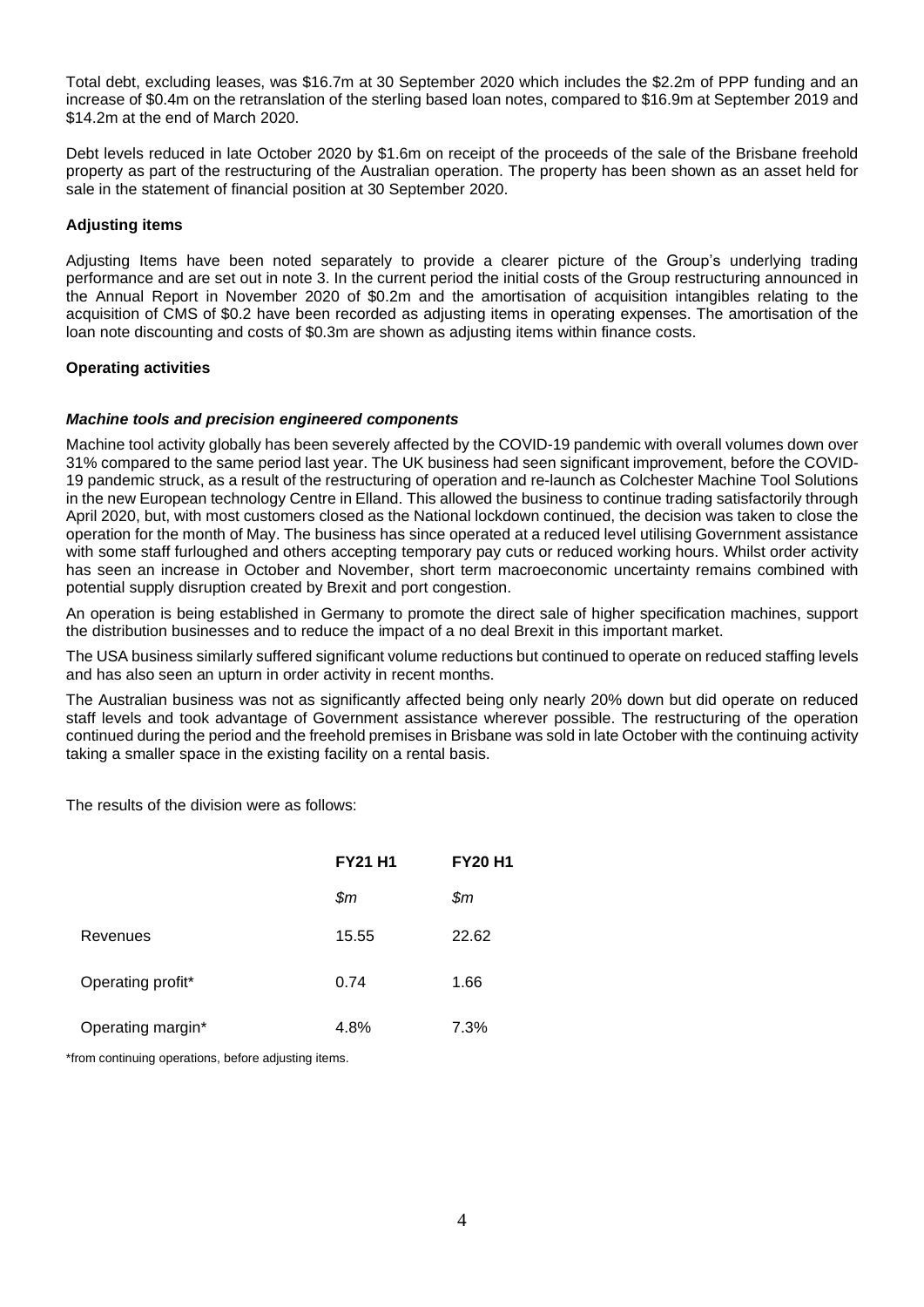### *Industrial Laser systems*

The industrial laser businesses suffered from local restrictions in the USA with many customers unable to accept site visits and significant uncertainty delaying many projects. Revenues overall were down 24.5%. As a consequence of the businesses being largely technical and manufacturing orientated they were not able to be as flexible as the largely distribution machine tools operation and, therefore, operating inefficiencies were greater. The TYKMA Electrox business has seen improved order intake in recent months but the CMS operation, which relies on larger projects with longer lead times, has yet to see a sustained pick up in activity.

The Group is continuing to investigate synergy benefits between the two businesses and the cross fertilisation of technology and customer contacts continues.

|                   | <b>FY21 H1</b><br>\$m | <b>FY20 H1</b><br>\$m\$ |
|-------------------|-----------------------|-------------------------|
| Revenues          | 9.85                  | 13.04                   |
| Operating profit* | 0.24                  | 1.82                    |
| Operating margin* | 2.4%                  | 14.0%                   |

\*from continuing operations, before adjusting items.

### **Summary and outlook**

The reporting period has been heavily impacted by the COVID-19 pandemic. However, the Group responded quickly to the challenges, reducing costs and keeping our core competencies together.

The de-risking of the Group, both operationally and financially, in the last year has created a platform from which we can leverage the strength of the Group's brands and grow the business into increasingly diversified niche markets worldwide both organically and by acquisition once activity levels normalise.

Whilst short-term macro-economic uncertainty remains, I am confident that we will come out of this crisis a stronger and leaner business.

**Paul Dupee Executive Chairman 15 December 2020 The 600 Group Plc**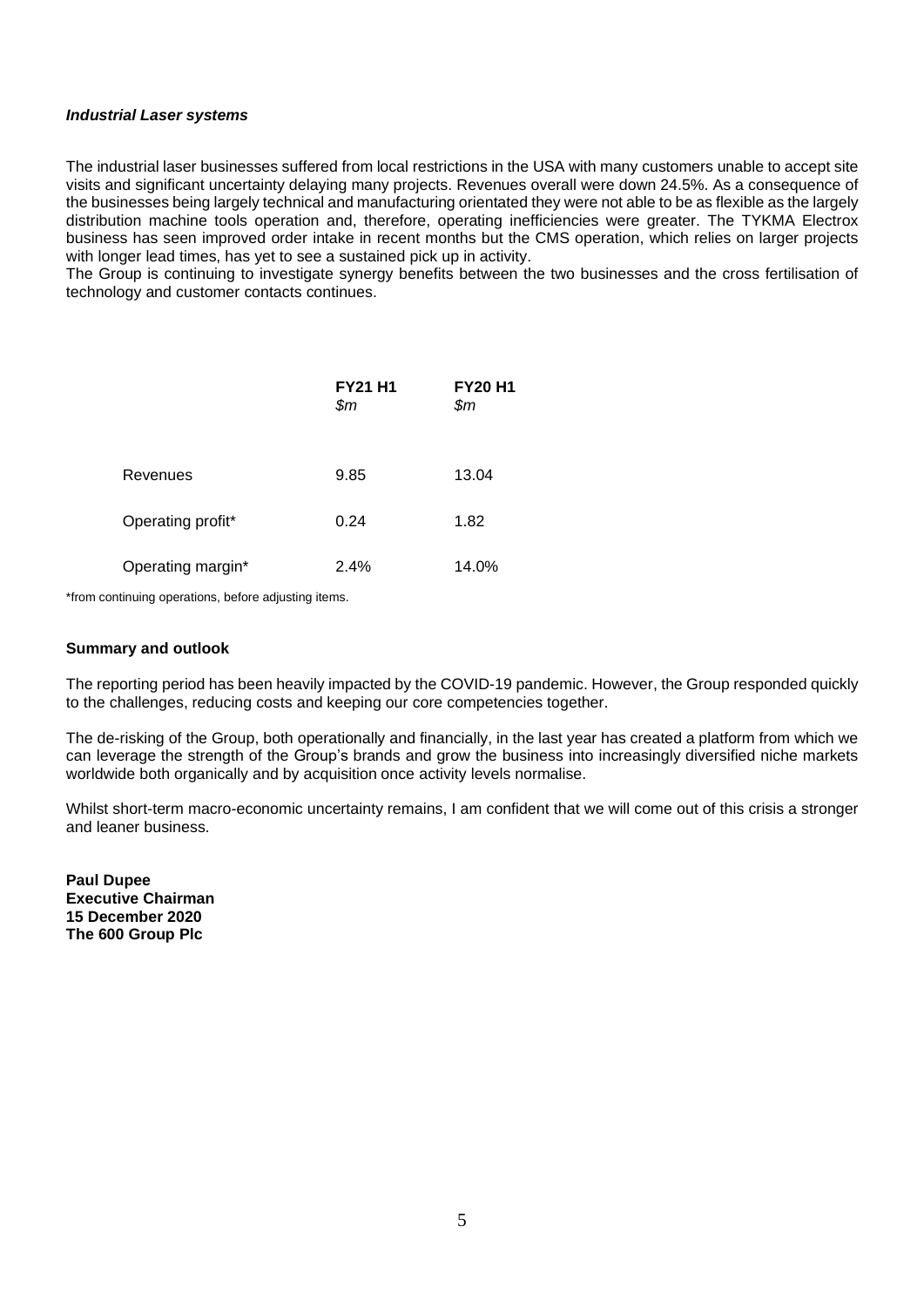## **Condensed consolidated income statement (unaudited)**

For the 26 week period ended 30 September 2020

|                                                 | <b>Before</b>    |              | After        | <b>Before</b>            |              | After                    |           |
|-------------------------------------------------|------------------|--------------|--------------|--------------------------|--------------|--------------------------|-----------|
|                                                 | <b>Adjusting</b> | Adjusting    | Adjusting    | Adjusting                | Adjusting    | Adjusting                |           |
|                                                 | Items            | Items        | Items        | Items                    | Items        | Items                    |           |
|                                                 | 26 weeks         | 26 weeks     | 26 weeks     | 26 weeks                 | 26 weeks     | 26 weeks                 | 52 weeks  |
|                                                 | ended            | ended        | ended        | ended                    | ended        | ended                    | ended     |
|                                                 | 30 September     | 30 September | 30 September | 28 September             | 28 September | 28 September             | 30 March  |
|                                                 | 2020             | 2020         | 2020         | 2019                     | 2019         | 2019                     | 2020      |
|                                                 | \$000            | \$000        | \$000        | \$000                    | \$000        | \$000                    | \$000     |
| Continuing                                      |                  |              |              |                          |              |                          |           |
| Revenue                                         | 25,398           |              | 25,398       | 35,657                   |              | 35,657                   | 67,206    |
| Cost of sales                                   | (16, 405)        |              | (16, 405)    | (22, 922)                |              | (22, 922)                | (43, 491) |
| Adjusting items in cost of sales                |                  |              |              |                          |              |                          | (254)     |
| <b>Gross profit</b>                             | 8,993            |              | 8,993        | 12,735                   | ۰            | 12,735                   | 23,461    |
| Net operating expenses                          | (9,201)          |              | (9,201)      | (10, 209)                |              | (10, 209)                | (20, 988) |
| Adjusting Items in operating expenses           |                  | (370)        | (370)        |                          | (713)        | (713)                    | (1, 742)  |
| Other income - Government funding               | 380              |              | 380          |                          |              |                          |           |
| Profit on disposal of pension scheme            |                  |              |              |                          | 809          | 809                      | 809       |
| <b>Operating profit/(loss)</b>                  | 172              | (370)        | (198)        | 2,526                    | 96           | 2,622                    | 1,540     |
|                                                 |                  |              |              |                          |              |                          |           |
| <b>Bank interest</b>                            | 6                | ۰            | 6            | $\overline{a}$           |              | Ĭ.                       | 5         |
| Interest on pension surplus                     |                  |              |              |                          |              |                          | 22        |
| <b>Financial income</b>                         | 6                | ۰            | 6            | $\overline{\phantom{a}}$ | ٠            | $\overline{\phantom{a}}$ | 27        |
| Bank and other interest                         | (555)            |              | (555)        | (662)                    |              | (662)                    | (1, 282)  |
| Interest on lease liabilities                   | (191)            |              | (191)        | (201)                    |              | (201)                    | (382)     |
| Loan note amortisation                          |                  | (300)        | (300)        |                          | (259)        | (259)                    | (536)     |
| <b>Financial expense</b>                        | (746)            | (300)        | (1,046)      | (863)                    | (259)        | (1, 122)                 | (2,200)   |
|                                                 |                  |              |              |                          |              |                          |           |
| (Loss)/profit before tax                        | (568)            | (670)        | (1, 238)     | 1,663                    | (163)        | 1,500                    | (633)     |
|                                                 |                  |              |              |                          |              |                          |           |
| Income tax credit/ (charge)                     | 140              |              | 140          | (155)                    | (283)        | (438)                    | 1,228     |
| (Loss)Profit for the period on                  | (428)            | (670)        | (1,098)      | 1,508                    | (446)        | 1,062                    | 595       |
| continuing activities attributable to           |                  |              |              |                          |              |                          |           |
| equity holders of the parent                    |                  |              |              |                          |              |                          |           |
| (Loss) on discontinued activity                 |                  |              |              | (73)                     | (93)         | (166)                    | (960)     |
| (Loss)/profit for the period                    | (428)            | (670)        | (1,098)      | 1,435                    | (539)        | 896                      | (365)     |
| attributable to equity holders of the<br>parent |                  |              |              |                          |              |                          |           |
| <b>Basic EPS</b>                                | (0.36c)          |              | (0.93c)      | 1.31c                    |              | 0.92c                    | 0.51c     |
| <b>Diluted EPS</b>                              | (0.36c)          |              | (0.93c)      | 1.27c                    |              | 0.90c                    | 0.50c     |
|                                                 |                  |              |              |                          |              |                          |           |
| Basic EPS after discontinued                    | (0.36c)          |              | (0.93c)      | 1.24c                    |              | 0.78c                    | (0.31c)   |
| Diluted EPS after discontinued                  | (0.36c)          |              | (0.93c)      | 1.21c                    |              | 0.76c                    | (0.31c)   |
|                                                 |                  |              |              |                          |              |                          |           |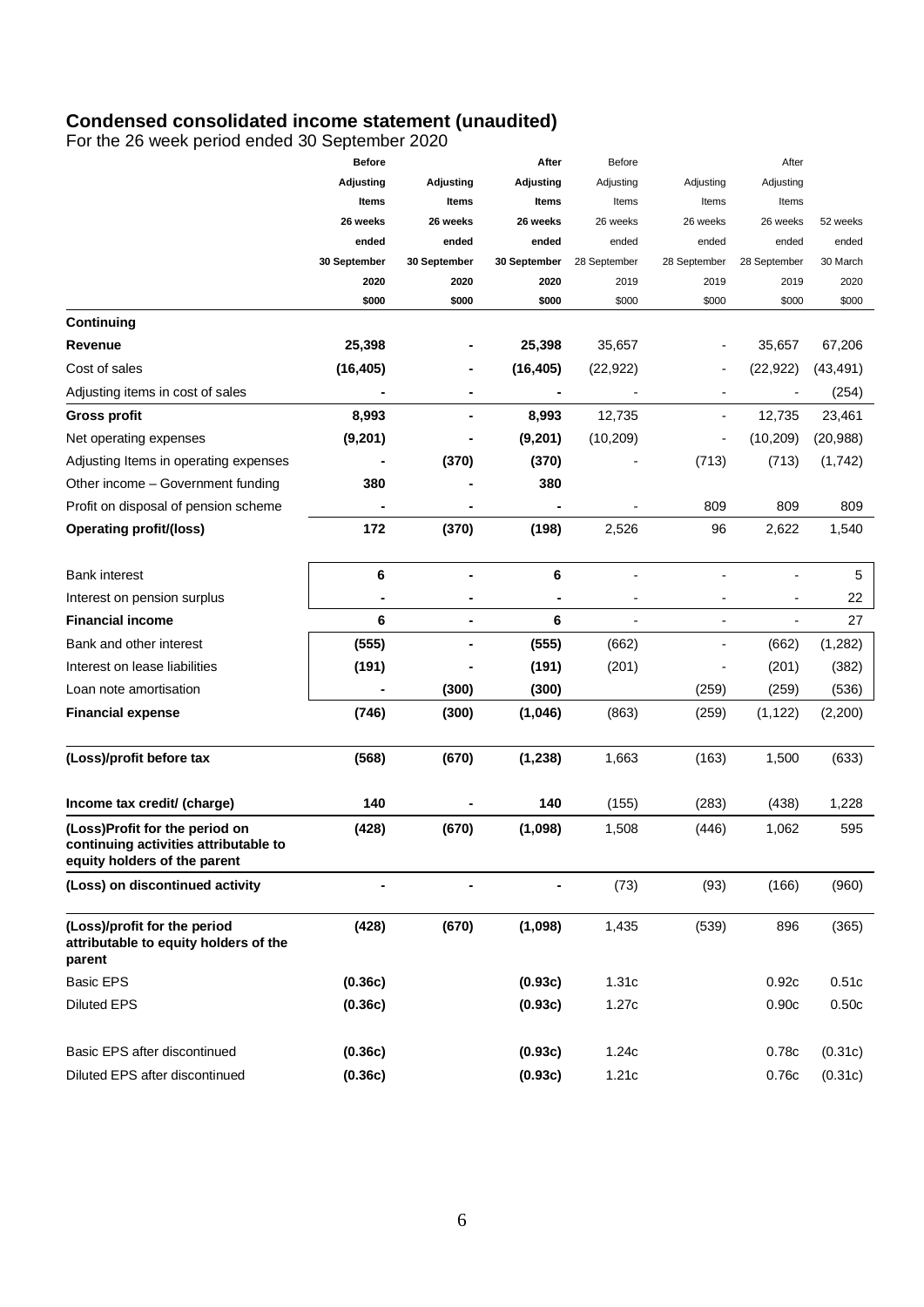## **Condensed consolidated statement of**

### **comprehensive income (unaudited)**

For the 26 week period ended 30 September 2020

|                                                                                             | 26 weeks     | 26 weeks     | 52 weeks |
|---------------------------------------------------------------------------------------------|--------------|--------------|----------|
|                                                                                             | <b>Ended</b> | Ended        | Ended    |
|                                                                                             | 30 September | 28 September | 28 March |
|                                                                                             | 2020         | 2019         | 2020     |
|                                                                                             | \$000        | \$000        | \$000    |
| (Loss)/profit for the period                                                                | (1,098)      | 896          | (365)    |
| Other comprehensive (expense)/income:                                                       |              |              |          |
| Items that will not be reclassified to the Income Statement:                                |              |              |          |
| Re-measurement of the net defined benefit asset                                             | 3            |              | (36)     |
| Property revaluation                                                                        | 441          |              | 199      |
| Deferred taxation                                                                           |              |              | (282)    |
| Total items that will not be reclassified to the Income<br>Statement:                       | 444          |              | (119)    |
| Items that are or may in the future be reclassified to the Income<br>Statement:             |              |              |          |
| Foreign exchange translation differences                                                    | 41           | (673)        | (606)    |
| Total items that are or may be reclassified subsequently to the<br><b>Income Statement:</b> | 41           | (673)        | (606)    |
| Other comprehensive (expense)/income for the period, net of<br>income tax                   | 485          | 223          | (725)    |
| Total comprehensive (expense)/income for the period                                         | (613)        | 223          | (1,090)  |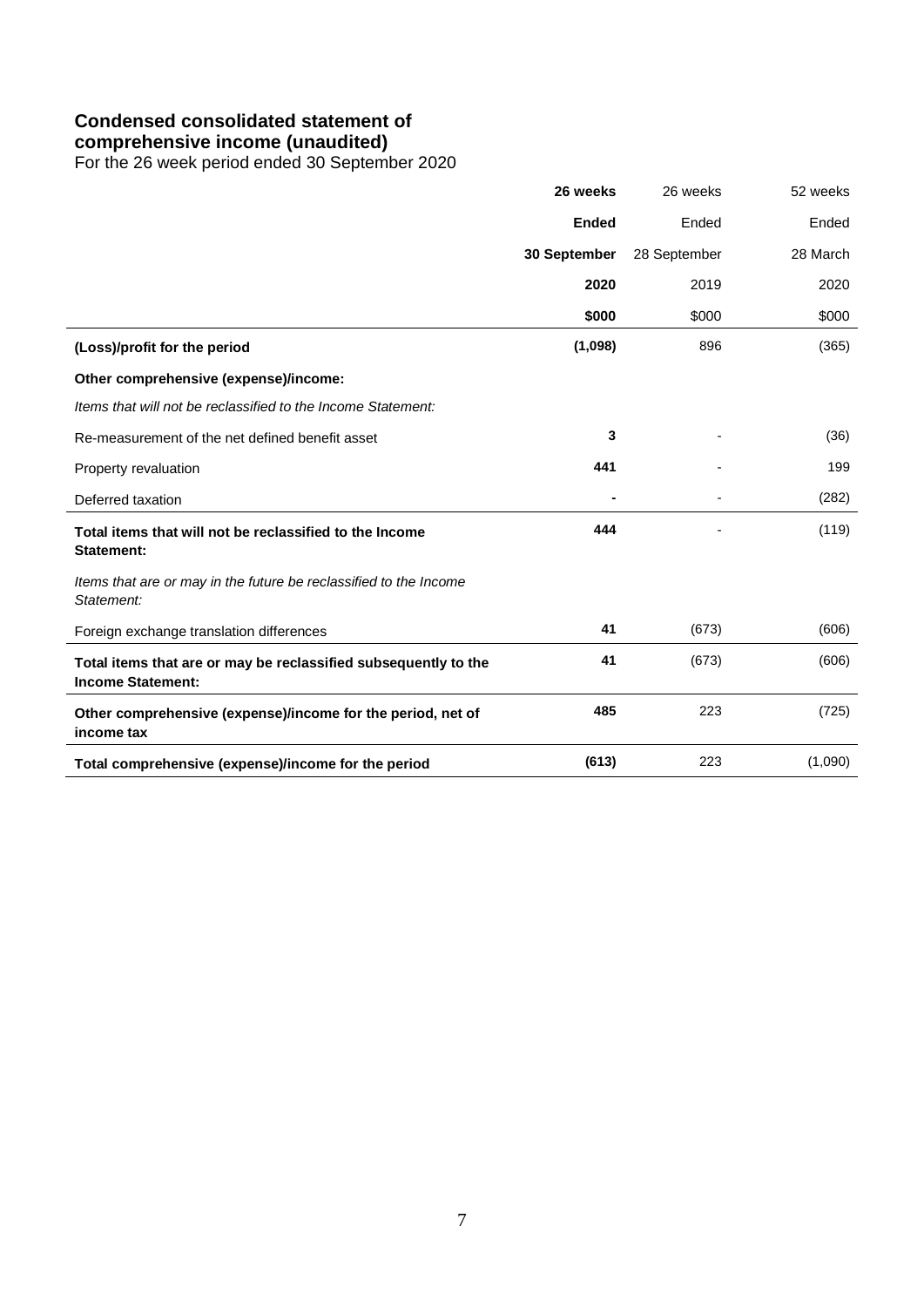# **Condensed consolidated statement of financial position (unaudited)**

As at 30 September 2020

|                                    | As at        | As at        | As at     |
|------------------------------------|--------------|--------------|-----------|
|                                    | 30 September | 28 September | 28 March  |
|                                    | 2020         | 2019         | 2020      |
|                                    | \$000        | \$000        | \$000     |
| <b>Non-current assets</b>          |              |              |           |
| Property, plant and equipment      | 2,876        | 4,109        | 4,060     |
| Goodwill                           | 13,174       | 15,112       | 13,174    |
| Other Intangible assets            | 3,723        | 1,260        | 3,868     |
| Deferred tax assets                | 4,415        | 4,603        | 4,415     |
| Right of use assets                | 8,712        | 10,260       | 9,060     |
|                                    | 32,900       | 35,344       | 34,577    |
| <b>Current assets</b>              |              |              |           |
| Inventories                        | 18,735       | 22,698       | 19,054    |
| Trade and other receivables        | 7,473        | 10,379       | 8,084     |
| Taxation                           | 75           | 189          | 222       |
| Deferred tax assets                | 1,463        |              | 1,148     |
| Assets classified as held for sale | 1,563        | 949          |           |
| Cash and cash equivalents          | 3,450        | 2,534        | 2,878     |
|                                    | 32,759       | 36,749       | 31,386    |
| <b>Total assets</b>                | 65,659       | 72,093       | 65,963    |
| <b>Non-current liabilities</b>     |              |              |           |
| Employee benefits                  | (1, 271)     | (1, 274)     | (1,261)   |
| Loans and other borrowings         | (15, 874)    | (12, 160)    | (11, 654) |
| Lease Liabilities                  | (8, 336)     | (8,861)      | (8, 344)  |
| Deferred tax liability             |              | (249)        |           |
|                                    | (25, 481)    | (22, 544)    | (21, 259) |
| <b>Current liabilities</b>         |              |              |           |
| Trade and other payables           | (5,956)      | (9,059)      | (8, 298)  |
| Deferred tax liability             | (195)        |              | (236)     |
| Lease Liabilities                  | (1, 222)     | (1,482)      | (1,608)   |
| Provisions                         | (613)        | (827)        | (590)     |
| Loans and other borrowings         | (4, 242)     | (7, 271)     | (5, 414)  |
|                                    | (12, 228)    | (18, 639)    | (16, 146) |
| <b>Total liabilities</b>           | (37, 709)    | (41, 183)    | (37, 405) |
| <b>Net assets</b>                  | 27,950       | 30,910       | 28,558    |
|                                    |              |              |           |
|                                    |              |              |           |
| Shareholders' equity               |              |              |           |
| Called-up share capital            | 1,803        | 1,803        | 1,803     |
| Share premium account              | 3,828        | 3,828        | 3,828     |
| Revaluation reserve                | 1,789        | 1,149        | 1,348     |
| Equity reserve                     | 201          | 201          | 201       |
| Translation reserve                | (7,089)      | (7, 197)     | (7, 130)  |
| Retained earnings                  | 27,418       | 31,126       | 28,508    |
| <b>Total equity</b>                | 27,950       | 30,910       | 28,558    |

## **Consolidated statement of changes in equity (unaudited)**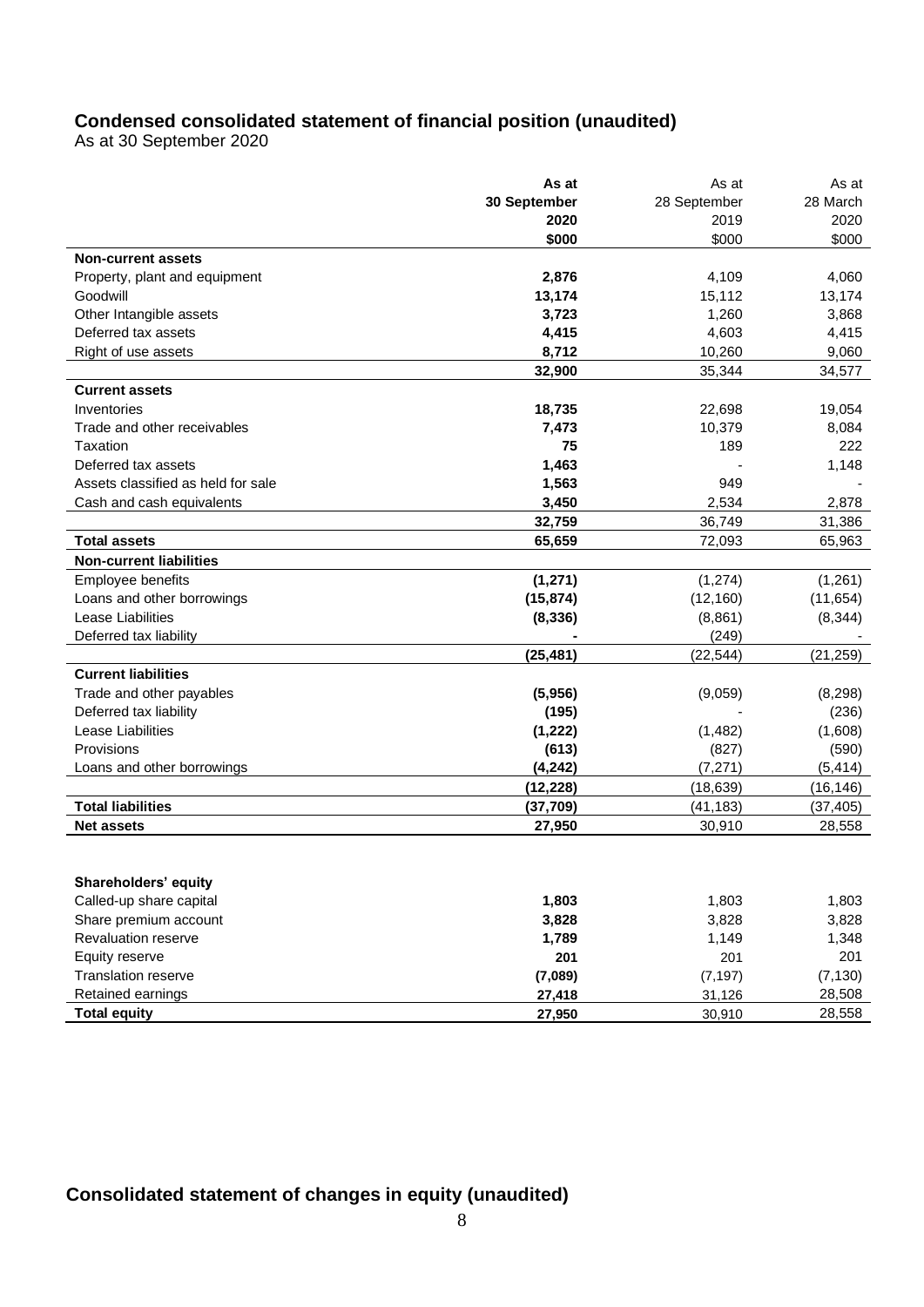## As at 30 September 2020

|                                 | Ordinary       | Share          |                |                |                          |          |          |
|---------------------------------|----------------|----------------|----------------|----------------|--------------------------|----------|----------|
|                                 | share          | premium        | Revaluation    | Translation    | Equity                   | Retained |          |
|                                 | capital        | account        | reserve        | reserve        | reserve                  | Earnings | Total    |
|                                 | \$000          | \$000          | \$000          | \$000          | \$000                    | \$000    | \$000    |
| At 30 March 2019                | 1,746          | 2,885          | 1,149          | (6, 524)       | 201                      | 30,186   | 29,643   |
| Profit for the period           |                |                |                |                |                          | 896      | 896      |
| Other comprehensive income:     |                |                |                |                |                          |          |          |
| Foreign currency translation    |                |                |                | (673)          | $\overline{a}$           |          | (673)    |
| Total comprehensive income      |                |                |                | (673)          |                          | 896      | 223      |
| Transactions with owners:       |                |                |                |                |                          |          |          |
| Share capital subscribed for    | 57             | 943            |                |                |                          |          | 1,000    |
| Credit for share-based payments | $\overline{a}$ |                |                |                |                          | 44       | 44       |
| Total transactions with owners  | 57             | 943            |                |                |                          | 44       | 1,044    |
| At 28 September 2019            | 1,803          | 3,828          | 1,149          | (7, 197)       | 201                      | 31,126   | 30,910   |
| Loss for the period             |                |                |                |                | ł,                       | (1, 261) | (1,261)  |
| Other comprehensive income:     |                |                |                |                |                          |          |          |
| Foreign currency translation    |                |                |                | 67             |                          |          | 67       |
| Property revaluation            |                |                | 199            |                |                          |          | 199      |
| Net defined benefit movement    |                |                |                |                |                          | (36)     | (36)     |
| Deferred tax                    |                |                |                |                |                          | (282)    | (282)    |
| Total comprehensive income      |                |                | 199            | 67             | $\overline{\phantom{a}}$ | (1,579)  | (1, 313) |
| Transactions with owners:       |                |                |                |                |                          |          |          |
| Dividend                        |                |                |                |                |                          | (1,088)  | (1,088)  |
| Credit for share-based payments |                |                |                |                |                          | 49       | 49       |
| Total transactions with owners  | ٠              |                |                |                | $\overline{\phantom{a}}$ | (1,039)  | (1,039)  |
| At 28 March 2020                | 1,803          | 3,828          | 1,348          | (7, 130)       | 201                      | 28,508   | 28,558   |
| Loss for the period             |                |                |                |                |                          | (1,098)  | (1,098)  |
| Other comprehensive income:     |                |                |                |                |                          |          |          |
| Foreign currency translation    |                |                |                | 41             |                          |          | 41       |
| Property revaluation            |                |                | 441            |                |                          |          | 441      |
| Net defined benefit movement    |                |                |                |                |                          | 3        | 3        |
| Total comprehensive income      | ä,             | $\blacksquare$ | 441            | 41             | $\blacksquare$           | (1,095)  | (613)    |
| Transactions with owners:       |                |                |                |                |                          |          |          |
| Credit for share-based payments |                |                |                |                |                          | 5        | 5        |
| Total transactions with owners  | ä,             | ۰              | $\blacksquare$ | $\blacksquare$ | $\blacksquare$           | 5        | 5        |
| At 30 September 2020            | 1,803          | 3,828          | 1,789          | (7,089)        | 201                      | 27,418   | 27,950   |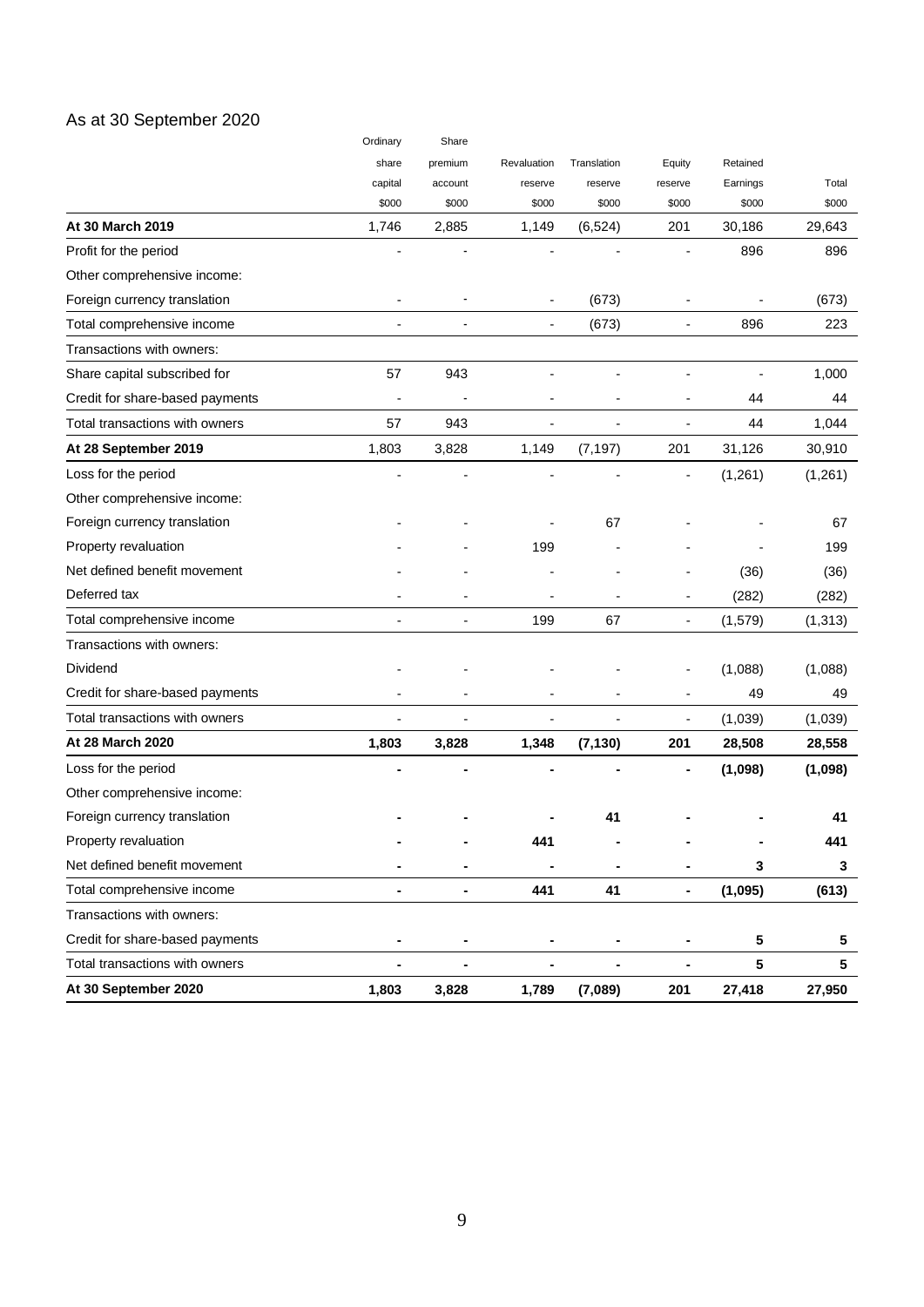## **Condensed consolidated cash flow statement (unaudited) For the 26 week period ended 30 September 2020**

|                                                             | 26 weeks ended | 26 weeks ended | 52 weeks ended |
|-------------------------------------------------------------|----------------|----------------|----------------|
|                                                             | 30 September   | 28 September   | 28 March       |
|                                                             | 2020           | 2019           | 2020           |
|                                                             | \$000          | \$000          | \$000          |
| Cash flows from operating activities                        |                |                |                |
| (Loss)/Profit for the period                                | (1,098)        | 896            | (365)          |
| <b>Adjustments for:</b>                                     |                |                |                |
| Amortisation of intangible assets                           | 206            | 13             | 325            |
| Depreciation                                                | 375            | 375            | 651            |
| Depreciation of IFRS16 Right of use assets                  | 586            | 610            | 1,254          |
| Net financial expense/(income)                              | 1,040          | 1,122          | 2,173          |
| Non-cash adjusting items                                    |                | 322            | 879            |
| Loss on assets held for resale                              |                |                | 127            |
| Profit on disposal of pension                               |                | (809)          | (809)          |
| (Profit)/loss on disposal of fixed assets                   | (9)            | 8              | 32             |
| Equity share option expense                                 | 5              | 44             | 93             |
| Income tax expense/(credit)                                 | (140)          | 438            | (1,228)        |
| Operating cash flow before changes in working capital and   | 965            | 3,019          | 3,132          |
| provisions                                                  |                |                |                |
| (Increase) /decrease in trade and other receivables         | 799            | (577)          | 2,587          |
| (Increase)/decrease in inventories                          | 675            | (3, 176)       | 67             |
| (Decrease)/increase in trade and other payables             | (2,728)        | 400            | (973)          |
| Employee benefit contributions                              | (9)            |                | (78)           |
| Proceeds from Pension fund disposal                         |                | 5,213          | 5,213          |
| Cash generated from/(used in) operations                    | (298)          | 4,879          | 9,948          |
| Interest paid                                               | (554)          | (451)          | (1, 141)       |
| Lease interest                                              | (191)          |                | (375)          |
| Income tax paid                                             |                | (14)           |                |
| Net cash flows from operating activities                    | (1,043)        | 4,414          | 8,432          |
| Cash flows from investing activities                        |                |                |                |
| Interest received                                           | 6              |                | 5              |
| Payment for acquisition of subsidiary, net of cash acquired |                | (6,062)        | (6,072)        |
| Proceeds from assets held for sale                          |                |                | 926            |
| Proceeds from sale of property, plant and equipment         | 81             |                | 57             |
| Purchase of property, plant and equipment                   | (180)          | (359)          | (649)          |
| Development expenditure capitalised                         | (38)           | (1)            | (351)          |
| Net cash from investing activities                          | (131)          | (6, 422)       | (6,084)        |
| Cash flows from financing activities                        |                |                |                |
| Dividends paid                                              |                |                | (1,088)        |
| Proceeds from/(Net repayment of) external borrowing         | (1, 479)       | 4,388          | 1,928          |
| Government assistance loans                                 | 3,783          |                |                |
| <b>IFRS 16 Lease payments</b>                               | (674)          | (716)          | (1, 212)       |
| Net finance lease expenditure                               |                | (30)           |                |
| Net cash flows from financing activities                    | 1,630          | 3,642          | (372)          |
| Net increase/(decrease) in cash and cash equivalents        | 456            | 1,634          | 1,976          |
| Cash and cash equivalents at the beginning of the period    | 2,878          | 948            | 948            |
| Effect of exchange rate fluctuations on cash held           | 116            | (48)           | (46)           |
| Cash and cash equivalents at the end of the period          | 3,450          | 2,534          | 2,878          |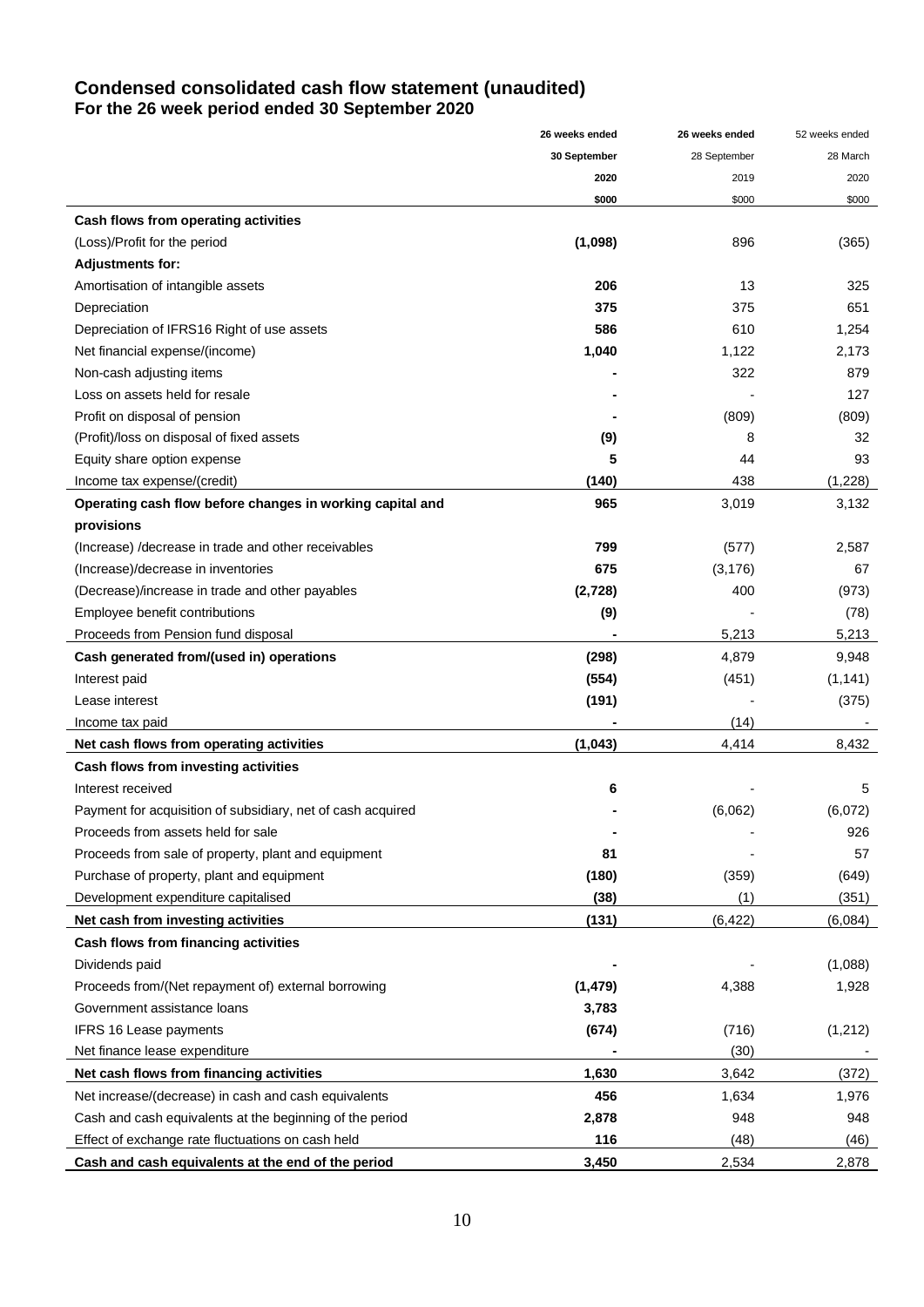## **Notes relating to the condensed consolidated financial statements**

For the 26-week period ended 30 September 2020

### **1. Basis of preparation and accounting policies**

These interim consolidated financial statements have been prepared using accounting policies based on International Financial Reporting Standards (IFRS and IFRIC Interpretations) issued by the International Accounting Standards Board ("IASB") as adopted for use in the EU. They do not include all disclosures that would otherwise be required in a complete set of financial statements and should be read in conjunction with the 28 March 2020 Annual Report. The financial information for the half years ended 30 September 2020 and 28 September 2019 does not constitute statutory accounts within the meaning of Section 434 (3) of the Companies Act 2006 and both periods are unaudited.

 The annual financial statements of The 600 Group plc ('the Group') are prepared in accordance with IFRS as adopted by the European Union. The comparative financial information for the year ended 28 March 2020 included within this report does not constitute the full statutory Annual Report for that period. The statutory Annual Report and Financial Statements for 2020 will be filed with the Registrar of Companies following the Company's Annual General Meeting on 22 December 2020. The Independent Auditors' Report on the Annual Report and Financial Statements for the year ended 28 March 2020 was unqualified, did not draw attention to any matters by way of emphasis and did not contain a statement under 498(2) - (3) of the Companies Act 2006.

 The Group has applied the same accounting policies and methods of computation in its interim consolidated financial statements as in its 2020 annual financial statements.

#### **2. SEGMENT ANALYSIS**

IFRS 8 – "Operating Segments" requires operating segments to be identified on the basis of internal reporting about components of the Group that are regularly reviewed by the chief operating decision maker to allocate resources to the segments and to assess their performance. The chief operating decision maker has been identified as the Executive Directors. The Executive Directors review the Group's internal reporting in order to assess performance and allocate resources.

The Executive Directors consider there to be two continuing operating segments being machine tools and precision engineered Components and industrial laser systems.

The Executive Directors assess the performance of the operating segments based on a measure of operating profit/(loss). This measurement basis excludes the effects of Special Items from the operating segments. Head Office and unallocated represent central functions and costs.

The following is an analysis of the Group's revenue and results by reportable segment:

| 26 Weeks ended 30 September 2020                        | <b>Machine</b><br><b>Tools</b> |                   |                    |           |                     |                    |
|---------------------------------------------------------|--------------------------------|-------------------|--------------------|-----------|---------------------|--------------------|
|                                                         | & Precision                    | <b>Industrial</b> |                    |           |                     |                    |
|                                                         | Engineered                     | Laser             | <b>Head Office</b> |           |                     |                    |
|                                                         | <b>Components</b>              | <b>Systems</b>    | & unallocated      | Total     | <b>Discontinued</b> | <b>Group Total</b> |
| Segmental analysis of revenue                           | \$000                          | \$000             | \$000              | \$000     | \$000               | \$000              |
| <b>Total revenue</b>                                    | 15,551                         | 9,847             | -                  | 25,398    | ٠                   | 25,398             |
| Operating profit/(loss) pre adjusting<br>items          | 737                            | 238               | (803)              | 172       | ۰                   | 172                |
| Adjusting items                                         |                                |                   | (370)              | (370)     | ٠                   | (370)              |
| <b>Operating profit/(loss)</b>                          | 737                            | 238               | (1, 173)           | (198)     | ۰                   | (198)              |
|                                                         |                                |                   |                    |           |                     |                    |
| Other segmental information:                            |                                |                   |                    |           |                     |                    |
| Reportable segment assets                               | 34,542                         | 14,602            | 16,515             | 65,659    |                     | 65,659             |
| Reportable segment liabilities                          | (19, 802)                      | (5,250)           | (12, 657)          | (37, 709) | ۰                   | (37, 709)          |
| Intangible & Property, plant and<br>equipment additions | 76                             | 135               |                    | 211       |                     | 211                |
| Depreciation and amortisation                           | 494                            | 497               | 176                | 1,167     | $\blacksquare$      | 1,167              |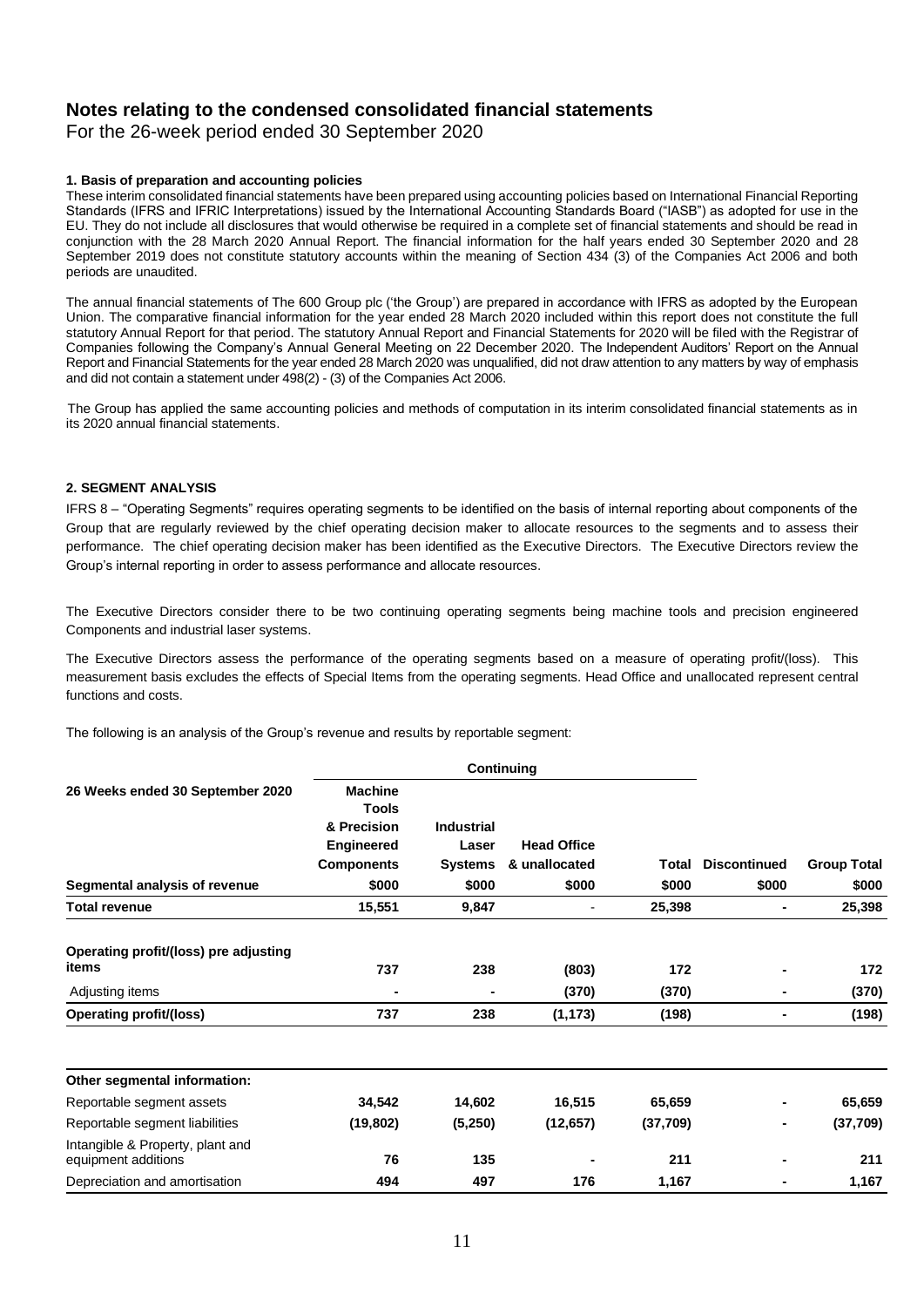### **2. SEGMENT ANALYSIS (continued)**

|                                                         | Continuing  |            |                    |           |              |             |
|---------------------------------------------------------|-------------|------------|--------------------|-----------|--------------|-------------|
| 26 Weeks ended 28 September 2019                        | Machine     |            |                    |           |              |             |
|                                                         | Tools       |            |                    |           |              |             |
|                                                         | & Precision | Industrial |                    |           |              |             |
|                                                         | Engineered  | Laser      | <b>Head Office</b> |           |              |             |
|                                                         | Components  | Systems    | & unallocated      | Total     | Discontinued | Group Total |
| Segmental analysis of revenue                           | \$000       | \$000      | \$000              | \$000     | \$000        | \$000       |
| Total revenue                                           | 22,622      | 13,036     | -                  | 35,657    | 867          | 36,524      |
| Operating profit/(loss) pre adjusting items             |             |            |                    |           |              |             |
|                                                         | 1,661       | 1,825      | (960)              | 2,526     | (73)         | 2,453       |
| Adjusting items                                         |             | ٠          | 96                 | 96        | (93)         | 3           |
| Operating profit/(loss)                                 | 1,661       | 1,825      | (864)              | 2,622     | (166)        | 2,456       |
| Other segmental information:                            |             |            |                    |           |              |             |
| Reportable segment assets                               | 51,381      | 18,359     | 1,404              | 71,144    | 949          | 72,093      |
| Reportable segment liabilities                          | (23,969)    | (6, 222)   | (10, 992)          | (41, 183) | -            | (41, 183)   |
| Intangible & Property, plant and<br>equipment additions | 204         | 156        |                    | 360       |              | 360         |
| Depreciation and amortisation                           | 494         | 416        | 88                 | 998       |              | 998         |

|                                                                         | Continuing                                                  |                                |                                     |           |                     |             |
|-------------------------------------------------------------------------|-------------------------------------------------------------|--------------------------------|-------------------------------------|-----------|---------------------|-------------|
| 52 Weeks ended 28 March 2020                                            | Machine<br>tools<br>& precision<br>engineered<br>components | Industrial<br>laser<br>systems | <b>Head Office</b><br>& unallocated | Total     | <b>Discontinued</b> |             |
| Segmental analysis of revenue                                           | \$000                                                       | \$000                          | \$000                               | \$000     | \$000               | Group Total |
| Total revenue                                                           | 43,511                                                      | 23,695                         | $\overline{\phantom{a}}$            | 67,206    | 830                 | 68,036      |
| Segmental analysis of operating profit/(loss)<br>before Adjusting Items | 3,216                                                       | 1,689                          | (2, 178)                            | 2,727     | (417)               | 2,310       |
| Adjusting Items                                                         |                                                             | (254)                          | (933)                               | (1, 187)  | (543)               | (1,730)     |
| Group operating profit/(loss)                                           | 3,216                                                       | 1,435                          | (3, 111)                            | 1,540     | (960)               | 580         |
| Other segmental information:                                            |                                                             |                                |                                     |           |                     |             |
| Reportable segment assets                                               | 35,073                                                      | 14,164                         | 16,726                              | 65,963    |                     | 65,963      |
| Reportable segment liabilities                                          | (18,085)                                                    | (6,990)                        | (12, 330)                           | (37, 405) |                     | (37, 405)   |
| Intangible & Property, plant and equipment<br>additions                 | 368                                                         | 330                            | 302                                 | 1,000     |                     | 1,000       |
| Depreciation and amortisation                                           | 901                                                         | 883                            | 446                                 | 2,230     |                     | 2,230       |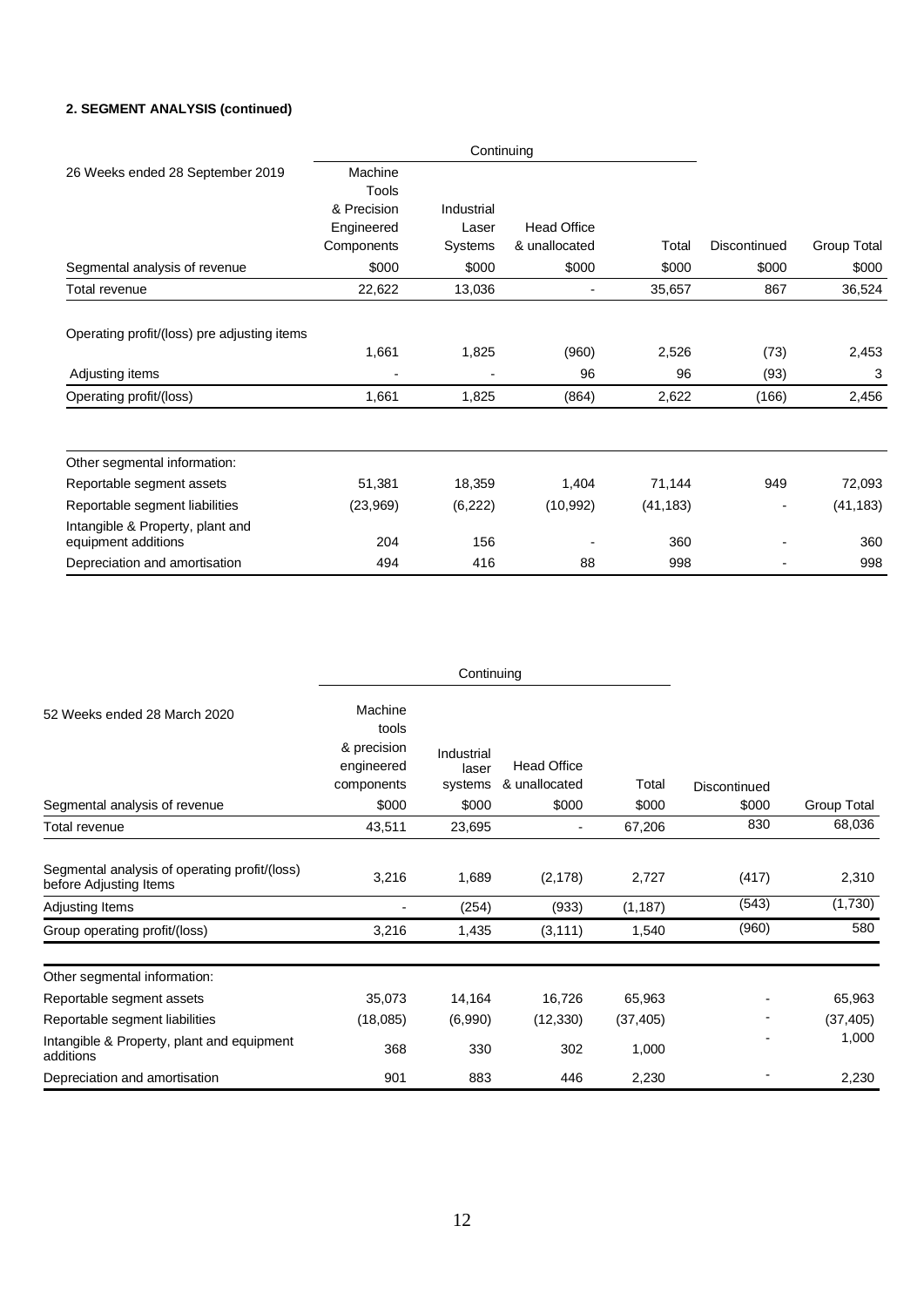### **3. ADJUSTING ITEMS**

The directors have highlighted transactions which are material and unrelated to the normal trading activity of the Group.

In the opinion of the directors the disclosure of these transactions should be reported separately for a better understanding of the underlying trading performance of the Group. These underlying figures are used by the Board to monitor business performance, form the basis of bonus incentives and are used for the purposes of the bank covenants.

The items below correspond to the table below;

- a) The buy-out of the Group pension scheme was completed in April 2019 and a profit of \$0.8m was recorded in the prior year as the amount received was higher than the carrying value of the asset previously recognised.
- b) As a result of the outsourcing of manufacturing in the UK in the prior year, the existing premises were vacated and not sub-let; as a result a right of use asset impairment charge of \$0.4m was recognised in the prior year, in addition to a provision for associated unavoidable costs, including amortisation and interest under IFRS 16 totaling \$0.4m.
- c) A credit of \$0.022m was recorded in financial income in respect of the final salary pension scheme.
- d) The amortisation of the loan note costs and associated costs are shown in financial expense. These are non cash movements and relate to the discounting of the loan notes and associated costs which unwind over the term of the notes.
- e) A charge was incurred as a result of the acquisition of Control Micro Systems Inc for legal and professional fees.
- f) Amortisation of intangible assets, including customer relationships, acquired through the Control Micro Systems Inc deal.
- g) A charge of \$0.3m was expensed in cost of sales relating to US duty and tariff charges from prior year.
- h) Costs in relation to the Group reorganisation.
- i) In the prior year a charge was incurred which included additional costs of the closure of the Gamet business in October 2019 as well as a loss on disposal as a result of receiving less than originally anticipated.

|                                                       | 30 September<br>2020 | 28 September<br>2019     | 28 March<br>2020 |
|-------------------------------------------------------|----------------------|--------------------------|------------------|
|                                                       | \$000                | \$000                    | \$000            |
| Items included in cost of sales:                      |                      |                          |                  |
| US Tariffs & Duty charges relating to prior years (g) |                      | ٠                        | (254)            |
|                                                       |                      | $\overline{\phantom{a}}$ | (254)            |
| Items included in operating profit:                   |                      |                          |                  |
| Unavoidable lease costs (b)                           |                      |                          | (378)            |
| Right of use impairment (b)                           |                      |                          | (392)            |
| Restructuring costs (h)                               | (195)                |                          |                  |
| Acquisition costs (e)                                 |                      | (384)                    | (684)            |
| Amortisation of acquisition intangibles (f)           | (175)                | (322)                    | (288)            |
| Pensions legal costs (a)                              |                      | (7)                      |                  |
| Profit on disposal of pension scheme (a)              |                      | 809                      | 809              |
|                                                       | (370)                | (713)                    | (933)            |
| Items included in financial income/(expense):         |                      |                          |                  |
| Pensions interest on surplus (c)                      |                      |                          | 22               |

|                                                        |       |       | --    |
|--------------------------------------------------------|-------|-------|-------|
| Financial income                                       |       |       | ົ     |
| Amortisation of loan notes and associated expenses (d) | (300) | (259) | (536) |

| Total adjusting items before tax  | (670)  | (163) | (1,701) |
|-----------------------------------|--------|-------|---------|
| Income tax on adjusting items     |        | (283) |         |
| Total adjusting items after tax   | (670)  | (446) | (1,701) |
| Loss on discontinued activity (i) | $\sim$ | (93)  | (543)   |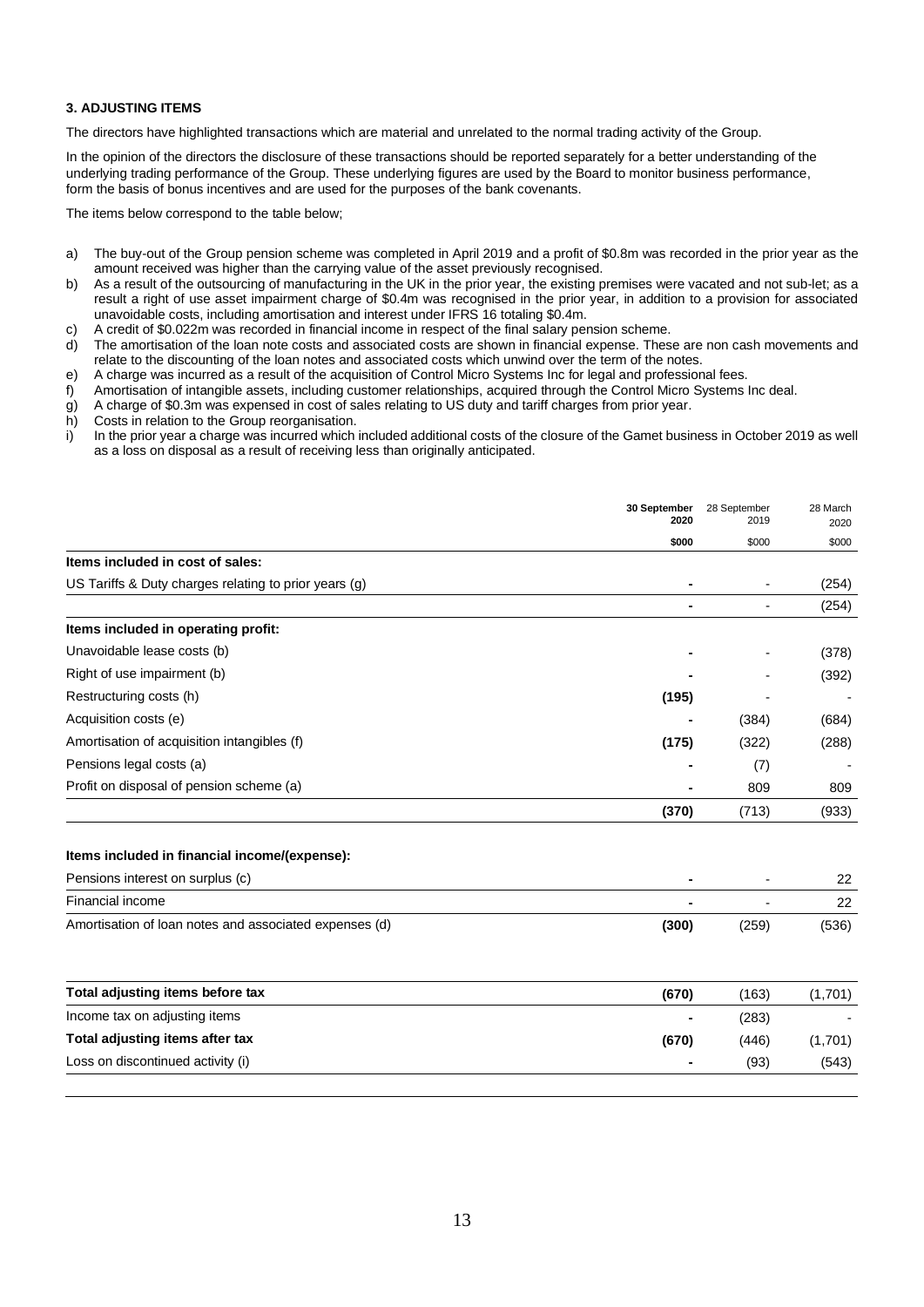### **4. FINANCIAL INCOME AND EXPENSE**

|                                   | 30 September<br>2020 | 28 September<br>2019 | 28 March<br>2020 |
|-----------------------------------|----------------------|----------------------|------------------|
|                                   | \$000                | \$000                | \$000            |
| Bank and other interest           | 6                    |                      | 5                |
| Interest on Pension surplus       |                      |                      | 22               |
| <b>Financial income</b>           | 6                    |                      | 27               |
| Bank overdraft and loan interest  | (92)                 | (206)                | (315)            |
| Loan note interest                | (463)                | (451)                | (918)            |
| Finance charges on finance leases |                      | (5)                  | (12)             |
| Pensions interest on deficit      |                      |                      | (44)             |
| IFRS 16 - Lease interest          | (191)                | (201)                | (375)            |
| Amortisation of loan note costs   | (300)                | (259)                | (536)            |
| <b>Financial expense</b>          | (1,046)              | (1, 122)             | (2,200)          |

### **5. TAXATION**

|                                          | 30 September   |       | 28 March |
|------------------------------------------|----------------|-------|----------|
|                                          | 2020           | 2019  | 20209    |
|                                          | \$000          | \$000 | \$000    |
| Current tax:                             |                |       |          |
| Corporation tax at 19% (2019: 19%):      |                |       |          |
| Overseas taxation:                       |                |       |          |
| - current period                         | $\blacksquare$ | (155) | 151      |
| Total current tax charge                 |                | (155) | 151      |
| Deferred taxation:                       |                |       |          |
| - current period                         | 140            | (283) | 891      |
| $-$ effect of rate change in UK          |                |       | 143      |
| - prior period                           |                |       | 43       |
| Total deferred taxation charge           | 140            | (283) | 1,077    |
| Taxation charged to the income statement | 140            | (438) | 1,228    |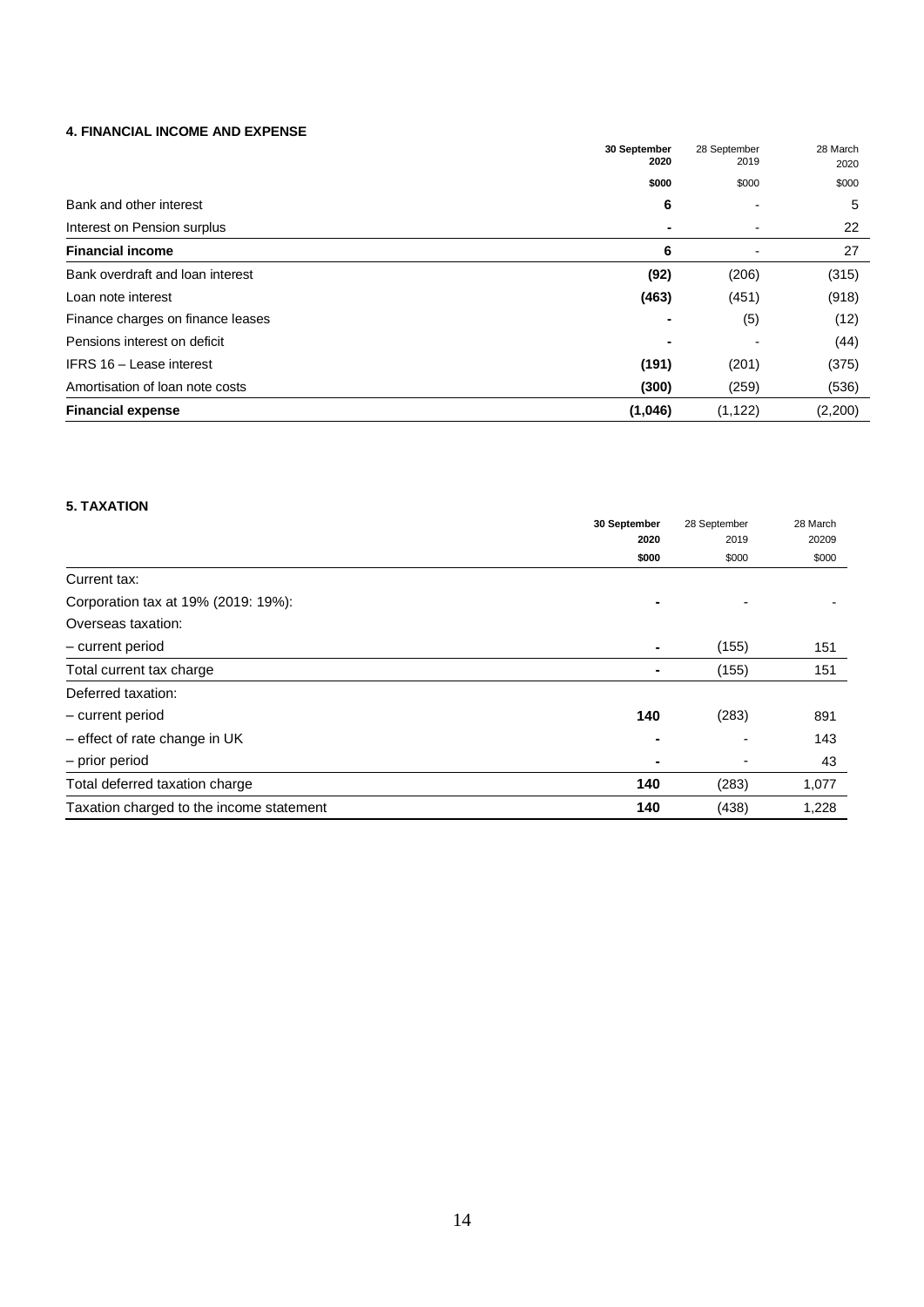### **6. EARNINGS PER SHARE**

The calculation of the basic earnings per share loss of 0.93c (2019:profit 0.92c) is based on the earnings for the financial period attributable to the Parent Company's shareholders of a loss of \$1,098,000 (2019 Profit \$1,062,000) and on the weighted average number of shares in issue during the period of 117,473,341 (2019 115,421,143). At 30 September 2020, there were 7,780,000 (2019: 7,500,000) potentially dilutive shares on option and 43,950,000 (2019: 43,950,000) share warrants exercisable at 20p. The weighted average effect of these as at 30 September 2020 was 1,630,000 shares (2019: 2,969,376) giving a diluted earnings per share loss of 0.93c (2019: 0.90c).

|                                                                                       | 30 September  | 28 September  | 28 March    |
|---------------------------------------------------------------------------------------|---------------|---------------|-------------|
|                                                                                       | 2020          | 2019          | 2020        |
| Weighted average number of shares                                                     | <b>Shares</b> | <b>Shares</b> | Shares      |
| Issued shares at start of period                                                      | 117,473,341   | 112,973,341   | 112,973,341 |
| Effect of shares issued in the period (4,500,000 on 21 June 2019)                     |               | 2,447,802     | 3,476,712   |
| Weighted average number of shares at end of period                                    | 117,473,341   | 115,421,143   | 116,450,053 |
| Weighted average number of 7,780,000 (2019: 7,500,000) potentially<br>dilutive shares | 1,630,000     | 2,969,376     | 2,877,486   |
| Total Weighted average diluted shares                                                 | 119,103,341   | 118,390,519   | 119,327,539 |

|                                                           | 30 September 2020 | 28 September 2019 | 28 March 2020 |
|-----------------------------------------------------------|-------------------|-------------------|---------------|
|                                                           | \$000             | \$000             | \$000         |
| Total post tax earnings - continuing operations           | (1,098)           | 1,062             | 595           |
| Total post tax earnings including discontinued operations | (1,098)           | 896               | (365)         |
| <b>Basic EPS</b>                                          | (0.93c)           | 0.92c             | 0.51c         |
| <b>Diluted EPS</b>                                        | (0.93c)           | 0.90c             | 0.50c         |
| Total including discontinued operations                   |                   |                   |               |
| <b>Basic EPS</b>                                          | (0.93c)           | 0.78c             | (0.31c)       |
| <b>Diluted EPS</b>                                        | (0.93c)           | 0.76c             | (0.31c)       |
| Underlying earnings                                       | \$000             | \$000             | \$000         |
| Total post tax earnings - continuing operations           | (1,098)           | 1,062             | 595           |
| Adjusting items - per note 3                              | (670)             | (446)             | 1,701         |
| Underlying earnings after tax                             | (428)             | 1,508             | 2,296         |
| Underlying basic EPS                                      | (0.36c)           | 1.24c             | 1.97c         |
| Underlying diluted EPS                                    | (0.36c)           | 1.21c             | 1.92c         |

### **7. RECONCILIATION OF NET CASH FLOW TO NET DEBT**

|                                                  | 30 September<br>2020 | 28 September<br>2019 | 28 March<br>2020 |
|--------------------------------------------------|----------------------|----------------------|------------------|
|                                                  | \$000                | \$000                | \$000            |
| Increase/(decrease) in cash and cash equivalents | 456                  | 1,634                | (952)            |
| (decrease)/Increase in debt and finance leases   | 2,345                | (4,358)              | (341)            |
| (decrease)/Increase in net debt from cash flows  | 2,801                | (2,724)              | (1,293)          |
| Net debt at beginning of period                  | (24, 142)            | (14, 541)            | (14, 541)        |
| Effect of IFRS 16 leasing                        | (221)                | -                    | (9,755)          |
| Cash and debt through acquisition                |                      | ۰                    | 1,451            |
| Government assistance loans                      | (3,783)              |                      |                  |
| Loan costs amortisation and adjustments          | (305)                | (177)                | (421)            |
| Exchange effects on net funds                    | (574)                | 545                  | 491              |
| Net debt at end of period                        | (26, 224)            | (16, 897)            | (24, 142)        |